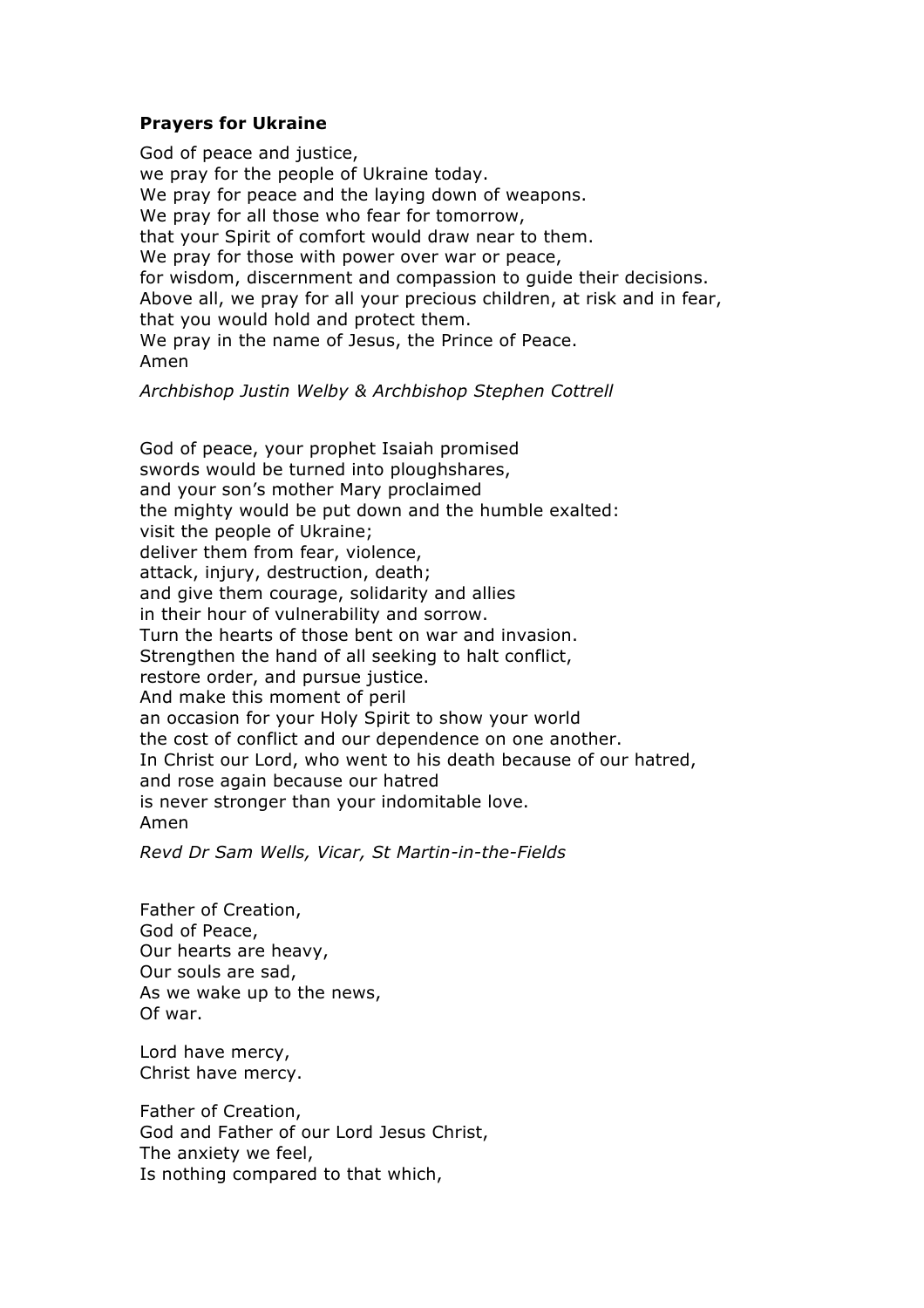People like us, Must feel within Ukraine

Lord have mercy Christ have mercy

So we plead for peace, In the name of him who said blessed are the peacemakers.

And so we beg for mercy, In the name of him who said blessed are the peacemakers

We lift up to you the people of Ukraine, For Men, Women and children For those locked down at home, For those fleeing in fear

Lord have mercy, Christ have mercy.

We lift up to you the Church in Russia, May it raise up its prophetic voice, To proclaim 'Lay down the Sword' We lift up to you the Church in Russia, May it raise up its prophetic voice, To say 'Take up the cross' Blessed are the peacemakers.

Lord have mercy, Christ have mercy.

We lift up to you the church in Ukraine, May it raise up a prophetic voice, To comfort those who mourn.

We lift up to you the church in Ukraine, May it look and love like Jesus, To comfort those who mourn. Blessed are the peacemakers.

Lord have mercy, Christ have mercy.

Father of Creation, God of the Nations, Bring down the beast of militarism which brings destruction and desolation, Silence the warmongers who add fuel to the fires of this conflict,

Father of Creation, God of Peace, We pray for world leaders, That you would give them courage and wisdom,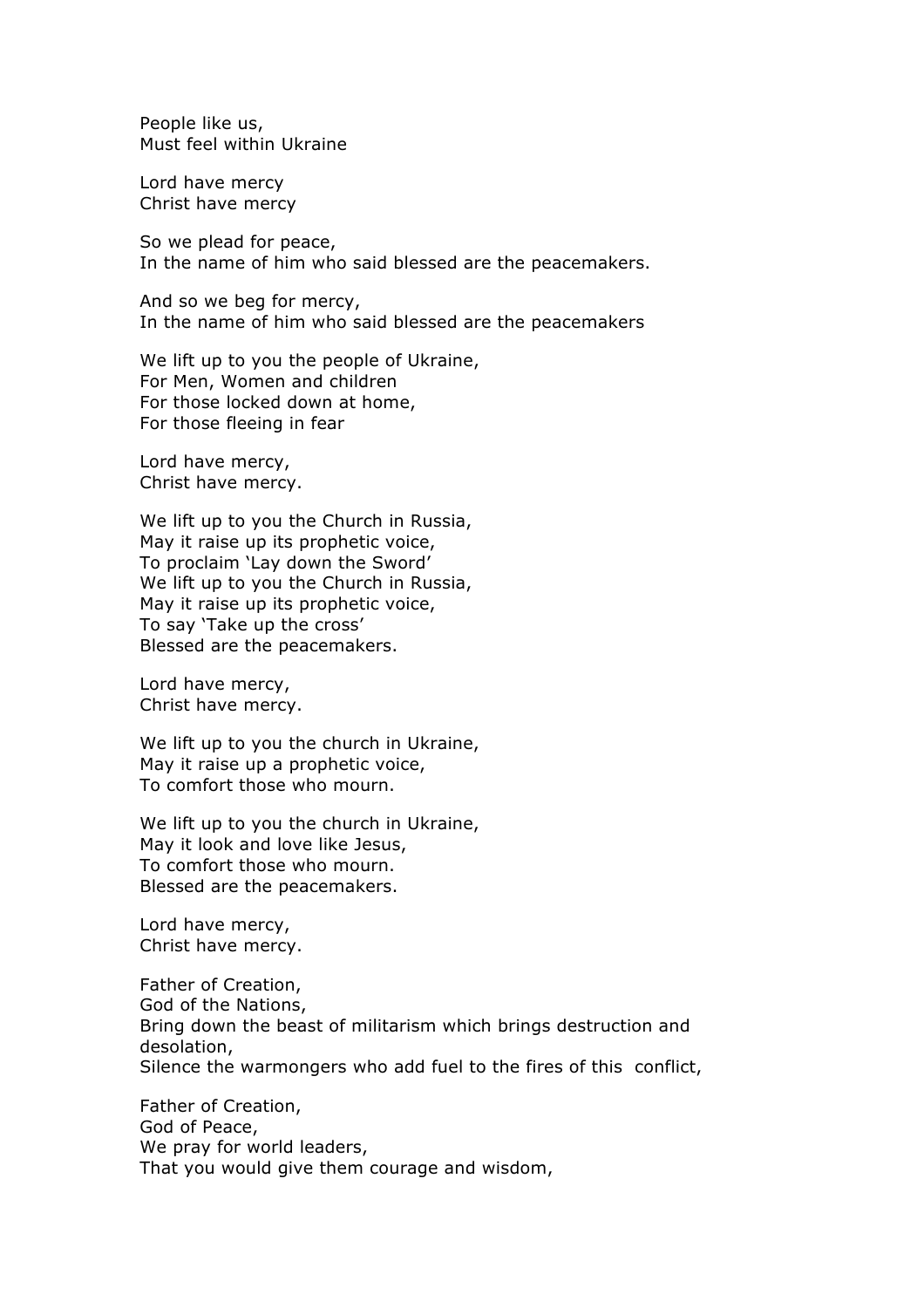To enact love and embrace justice To stand strong with peaceable hearts Against bullies and despots Who sanction carnage And command conflict Blessed are the peacemakers.

Lord have mercy Christ have mercy

Father of Creation God of Justice, We pray for the cessation of war, And the flourishing of peace, Blessed are the peacemakers,

Lord have mercy, Christ have mercy.

God, our refuge and strength,

bring near the day when wars shall cease and poverty and pain shall end, that earth may know the peace of heaven through Jesus Christ our Lord. Amen.

*Jon Swales*

Dear Heavenly Father,

We really don't know how to pray for this crisis so we ask for your Spirit to help us to intercede on behalf of the people of Ukraine.

First we pray for PEACE over Ukraine and over all the nations. Bring about a peaceful resolution to this conflict.

2 Thessalonians 3:16 Now may the Lord of peace Himself give you peace always in every way. The Lord [be] with you all.

We stand united in the authority we have in Christ and resist this evil force of death and destruction. We bind the demonic forces behind this invasion and cause them to flee.

James 4:7 Therefore submit to God. Resist the devil and he will flee from you.

We pray for safety and minimal loss of life. We ask that you save families, children, mothers, fathers and whole communities displaced by this invasion.

Numbers 6:24-26

"The LORD bless you and keep you; The LORD make His face shine upon you, And be gracious to you; The LORD lift up His countenance upon you, And give you peace." '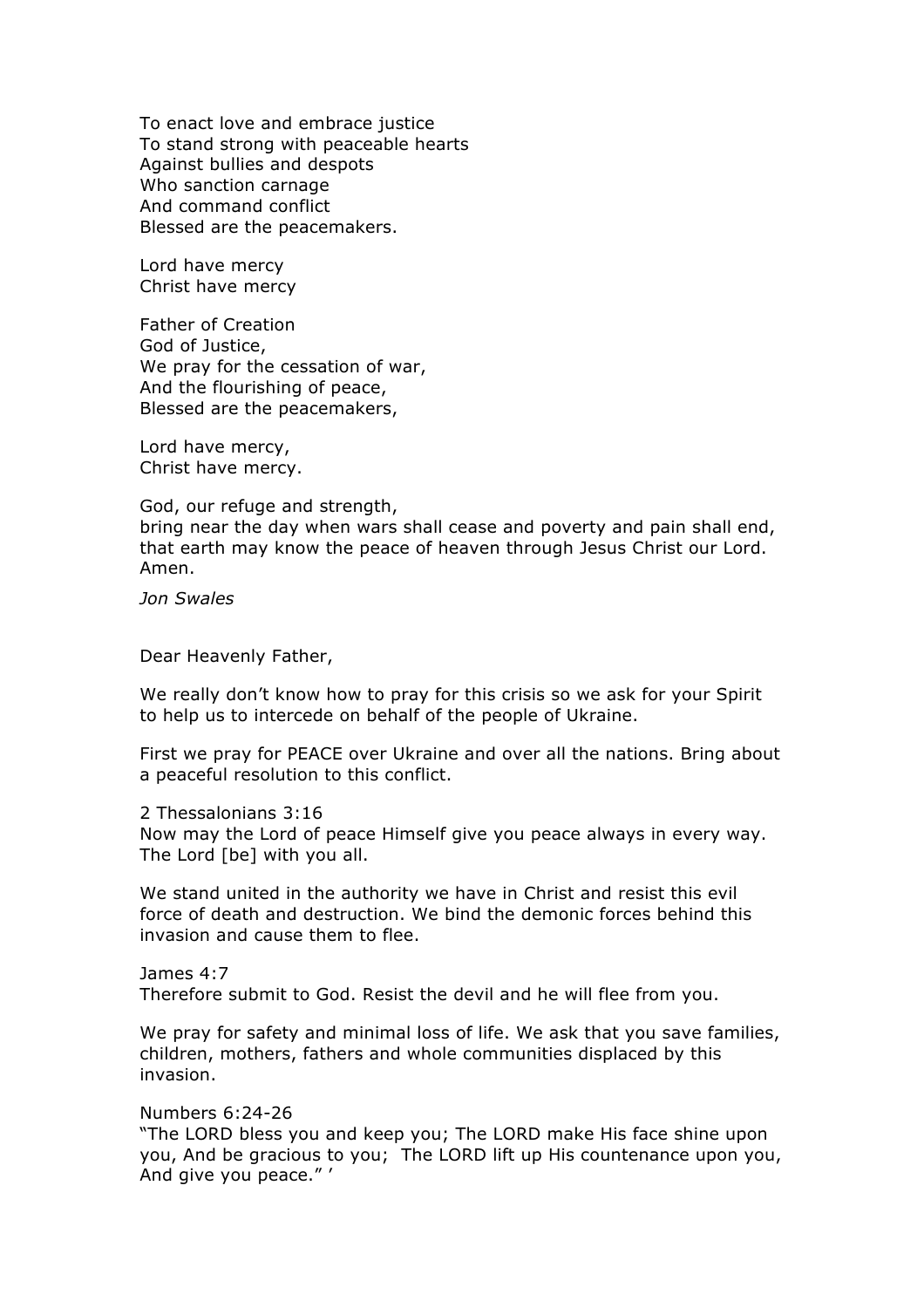We ask for wisdom for our politicians and world leaders involved with mediation and peaceful intervention. Grant them Grace, insight and courage to stem this wave of violence and destruction.

#### Colossians 1:9

For this reason we also, since the day we heard it, do not cease to pray for you, and to ask that you may be filled with the knowledge of His will in all wisdom and spiritual understanding;

We pray for the Church in Ukraine that no matter what happens, she will remain strong, united and kept by your Spirit. Release your Angels to minister to her as she walks through this trial.

Romans 8:35-37

Who shall separate us from the love of Christ? [Shall] tribulation, or distress, or persecution, or famine, or nakedness, or peril, or sword? 36 As it is written: "For Your sake we are killed all day long; We are accounted as sheep for the slaughter." 37 Yet in all these things we are more than conquerors through Him who loved us.

Lastly, Father we pray for your WILL to be done and your KINGDOM come in the Earth. Come Lord and bring your Eternal Peace upon our World.

Matthew 6:9-10 "In this manner, therefore, pray: Our Father in heaven, Hallowed be Your name. 10 Your kingdom come. Your will be done On earth as [it is] in heaven. Amen *National Day of Prayer and Worship*

**The Chief Rabbi of Ukraine** has asked for Christians to recite Psalm 31 aloud. (This is only a small piece of it below) Ukraine has a sizable Jewish minority of at least 50,000 people. Historically the Jewish people have faced a lot of persecution under Russian rule.

# Psalm 31 21-24 21 Praise be to the Lord, for he showed me the wonders of his love when I was in a city under siege. 22 In my alarm I said, "I am cut off from your sight!" Yet you heard my cry for mercy when I called to you for help. 23 Love the Lord, all his faithful people! The Lord preserves those who are true to him, but the proud he repays in full. 24 Be strong and take heart, all you who hope in the Lord.

## **From Richard Rohr's discussion group on Facebook:**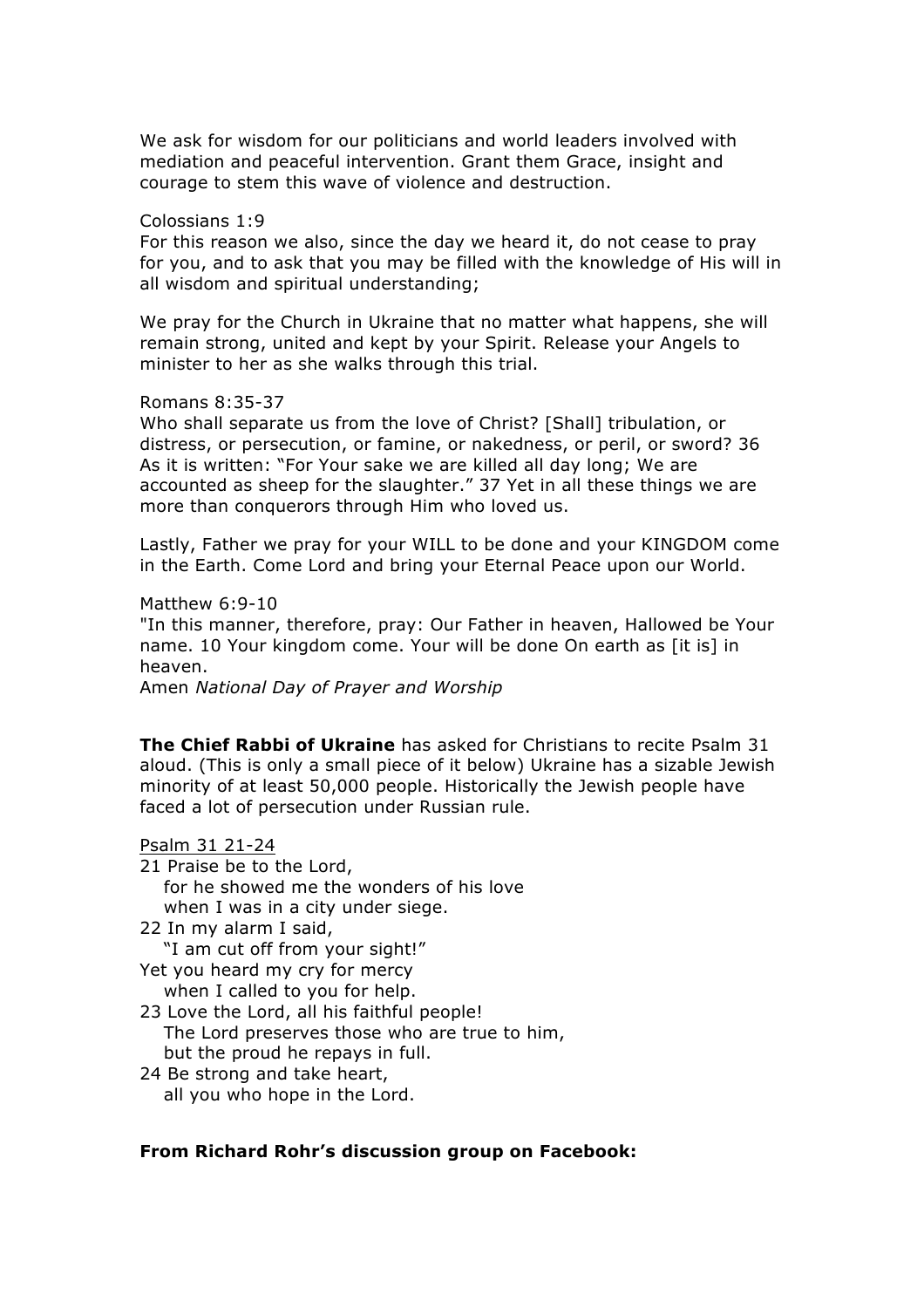Lots on Facebook re praying for Ukraine, but we need to be praying equally for Russia and its people.

In saying this I am just repeating what Jesus said, "pray for your enemies", or those we perceive as enemies. As I age I understand this instruction better:

It becomes too easy for us to demonize one group and then join in thinking it is ok to bomb innocent people on one side of the fence or the other. But the truth is that just as the fallout from nuclear bombs cannot be contained by any arbitrary National "fence", neither can our hostile energies be contained; they contaminate the collective unconscious and those close to us. Violence within and without damages our World. It draws energy away from the reconstructive work we need to do to heal an already polluted Earth.

So I am praying for peace in us all, in NATO and among the people of the Ukraine and Russia. We are neighbours; may we somehow learn to respect and care for each other and may those who value peace find ways to stop this conflict from escalating for the sake of all the holy innocent children, animals and plants in our world.

#### **"I No Longer Pray For Peace"**

*A Poem by Ann Weems*

On the edge of war, one foot already in, I no longer pray for peace: I pray for miracles. I pray that stone hearts will turn to tenderheartedness, and evil intentions will turn to mercifulness, and all the soldiers already deployed will be snatched out of harm's way, and the whole world will be astounded onto its knees. I pray that all the "God talk" will take bones, and stand up and shed its cloak of faithlessness, and walk again in its powerful truth. I pray that the whole world might sit down together and share its bread and its wine. Some say there is no hope, but then I've always applauded the holy fools who never seem to give up on the scandalousness of our faith: that we are loved by God...... that we can truly love one another. I no longer pray for peace: I pray for miracles.

#### **Miracles are happening**